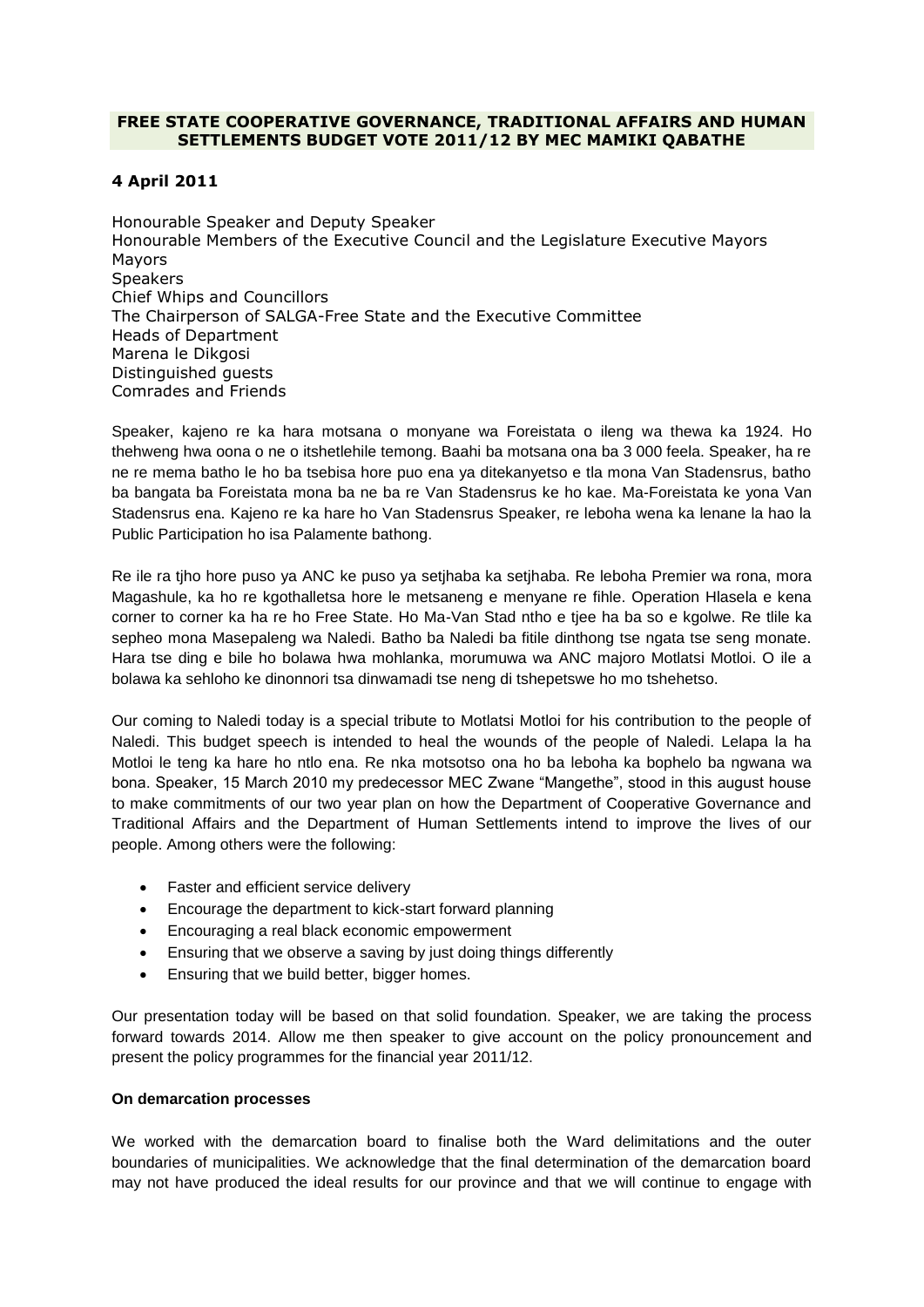such challenges post Local Government Elections. We have finalised Section 12 notices in relation to the establishment of Mangaung as a metro, the disestablishment of Motheo District and the reestablishment of Xhariep and Thabo Mofutsanyana Districts to incorporate Naledi and Mantsopa into the Xhariep and Thabo Mofutsanyana Districts respectively. Speaker, sena se bolela hore ho tloha ka mora dikgetho ha re sa hlola re eba le bo-Masepala ba 25 empa batla ba 24:

- 19 Local Municipalities
- 4 District Municipalities
- 1 Metro

Re ne re e na le di-Wards tse 300, jwale di tla ba 317 on elections Naha ya rona e tumme ka bokgone ba ho tshwara dikgetho tse nang le kgutso le kgotso tlasa boetapele bo hlwahlwa ba Independent Electoral Commission (IEC). Ka di 18 Motsheanong 2011, e tla be e le dikgetho tsa bo Masepala. Re kgothalletsa batho bohle ke hona, hore ba rate naha ya bona ba ye ba ilo Vouta ka kgutso le kgotso. Lefapha la rona le fuwe maikarabelo a ho tshehetso mosebetsi wa IEC. Re ba tsheheditse ka nako ya ho ingodisetsa dikgetho. Batho ba mona ke dipaki. Re tlile Van Stadensrus, Wepener le Dewetsdorp, ra kena ntlo le ntlo, ra ba ra ya dikerekeng le dibakeng tsa boingodiso.

Speaker, when driving this voter registration campaign, we were with a young and very energetic gentleman Themba Nofemela - popularly known as Ranthomeng, husband to Thandaza Buthelezi in Muvhango on SABC 2 – a ruta batjha ka bohlokwa ba ho ingodisetsa ho vouta le ho vouta and ba registerile batjha he speaker.

## **On local governance**

Speaker, we need to take the opportunity from the interest shown by the youth in Local Governance matters by rolling out Youth Mock Council sittings in all Municipalities. We will also work together with the Department of Education to practice this Youth Mock Council sittings in school debating sessions. Speaker, we will continue to strengthen our partnership with (SALGA). Immediately after the coming municipal elections, we will jointly induct and train the newly elected councillors. R3.8 million has been set aside for this programme. We will jointly with SALGA ensure that Municipal Managers and Section 56 managers sign the performance agreements by 31 August 2011. This will enable us to closely monitor the performance of our municipalities within the Local Government Monitoring and Evaluation Framework.

## **On service delivery**

Speaker, in his State of the Province Address, the Honourable Premier stated that, "There can be no doubt that our people"s experience with local government and human settlements service delivery, is a key contributor in their overall perception of government as a whole. Local government is at the coal face of service delivery, and we cannot be found wanting in our commitment and effort to ensure that this sphere of government operates at maximum efficiency and effective levels". In keeping with our Honourable Premier's directives, we hereby commit to monitor, support, strengthen and intervene where necessary in municipalities through the MEC and Local Government Forum (MECLOGA) and the Premier's Coordinating Forum (PCF). Working together with Treasury and SALGA:

- We will continue to ensure that municipalities are run effectively and efficiently
- That communities participate in IDP processes and that the IDPs are credible
- We will ensure that Municipal Infrastructure Grants (MIG) are channelled towards the people's needs and that the MIG funds are spent in time.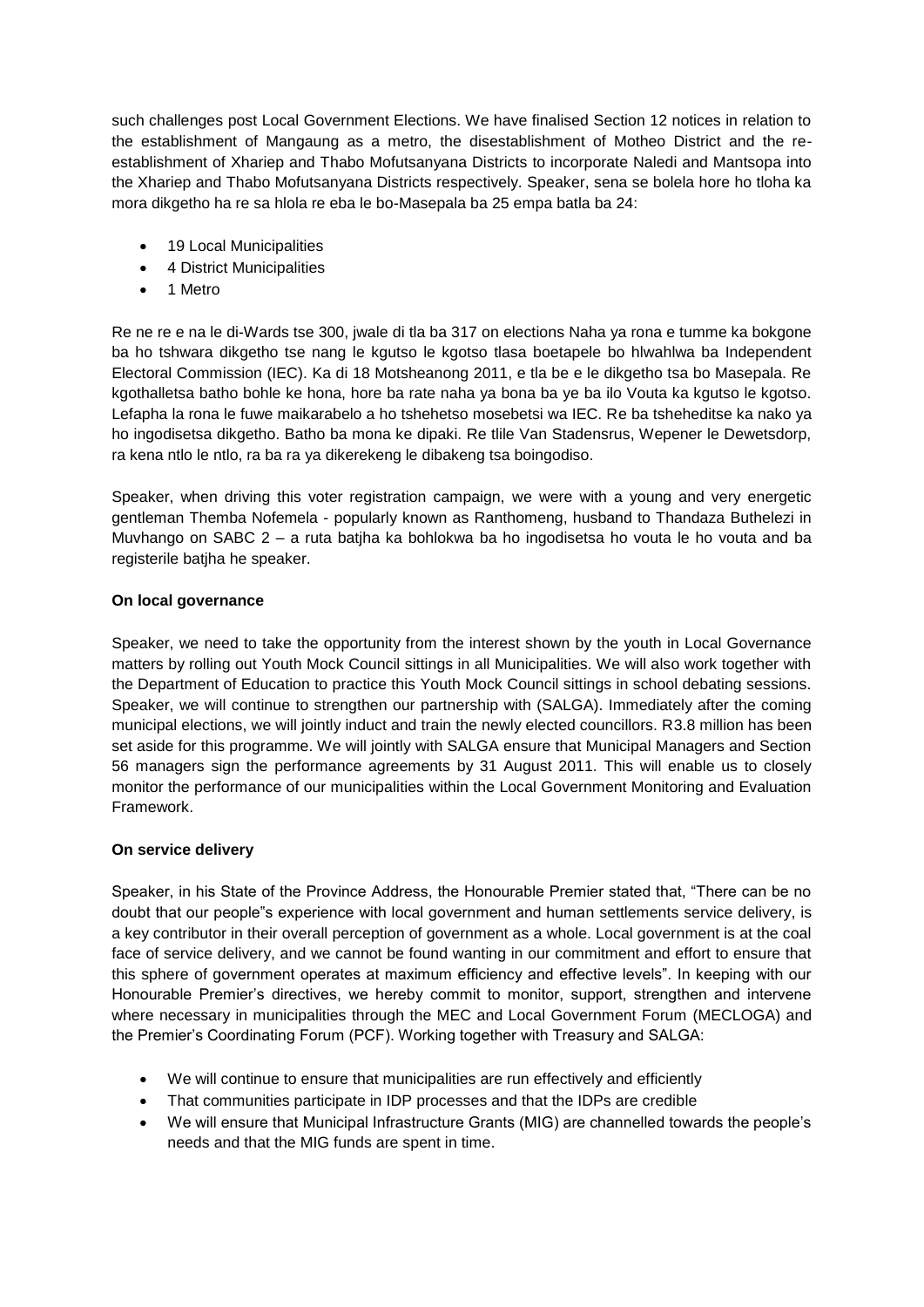Speaker, re sa ntse re bua ka MIG, ho R869 million e ileng ya fuwa bo-Masepala, R438 million e ne e se e sebeditse ka Pherekgong 2011. Tjhelete e setseng e tla sebediswa ho qetella selemo sa bona sa ditjhelete se fellang mafellong a Phupjane. Speaker, ka tjhelete ena re hlasetse:

- tlhokeho ya metsi ra hokahanya malapa a 3662 le ho fumana metsi. Joo!! bohloko ba le Bucket, ke ya e tshaba apartheid
- re kgutlisitse seriti sa malapa a 25 012 ka ho ba fumantsha matlwana a metsi
- re hlasetse disterata tse neng di sa tsamaehe ka hara makeishene 12 745 kilometers ya disterata e paved (batho ba di- wheel chairs ba thabile)

Selemong sena sa ditjhelete, MIG e tla fumana R1.04 billion mme mmoho le bo-Masepala, re tla fana ka ditshebeletso tsa mantlha. Among others:

- R244 million will be for water
- R286 million will be for sanitation
- R375 million will be roads and storm water
- R50 million will be for sports and recreation facilities
- R33 million will be for solid waste disposal
- R56 million will be for other services such as cemeteries, high mast lights and for the establishment of a project management unit.

Ha re ne re na le kopano ya setjhaba mona Van Stad ka di 23 March 2011, batho ba ikopetse ditsela le di-high mast lights tse pedi. Speaker, mmuso wa ANC o a tsotella ebile o a tshepahala. Re tla kgutla. Speaker, because we now all understand, that local government is everybody's business, the Development Bank of Southern Africa has partnered with us under the Siyenza Manje Programme.

Through this programme we deployed 10 technical experts in the different municipalities in order to assist and support them. A further 3 was deployed in the department to also enhance our own capacity. We are repositioning this programme towards a targeted approach, by incorporating the finance component into Treasury and the technical component into Cooperative Governance and Traditional Affairs (COGTA). Speaker, we now see the results of the Local Government Turnaround Strategy as introduced by Minister Sicelo Shiceka.

All our municipalities have adopted their Municipal Specific Turnaround Strategies and are now more responsive and accountable. Re batla ho nka monyetla oona re re ho Ma-Foreistata "Setjhaba ke bomphato ba rona ntshetsopeleng ya puso ya selehae". Kahoo nkang karolo meralong ya di-IDP bomasepaleng hobane ke yona pilara ya ntshetsopele. Speaker, VIP toilets will remain a temporary feature as an alternative form of sanitation especially in areas where there is insufficient water or inadequate infrastructure.

To this end, we have revitalised the life-span of 40 026 VIP toilets – 25 922 in Mangaung and 14 104 in Maluti-A-Phofung. Through the Provincial Infrastructure Fund, we will have R15 million for such a programme in this financial year. A further R10 million will be provided to address critical infrastructure challenges within identified municipalities.

Seventy two community development workers have completed their learnership programme as at end March 2011. They will be deployed to their respective communities with effect from 1 June 2011. One of these special cadres is Mamokete Lesekele of ward three, Van Stadensrus. What was known as the Township Board, Speaker, has been newly reconstituted as Land Use Advisory Board and Mr Thabo Mongake was appointed as its full-time chairperson. This board acts as a quasi-judicial body and makes recommendations to the MEC regarding all land development issues. The basic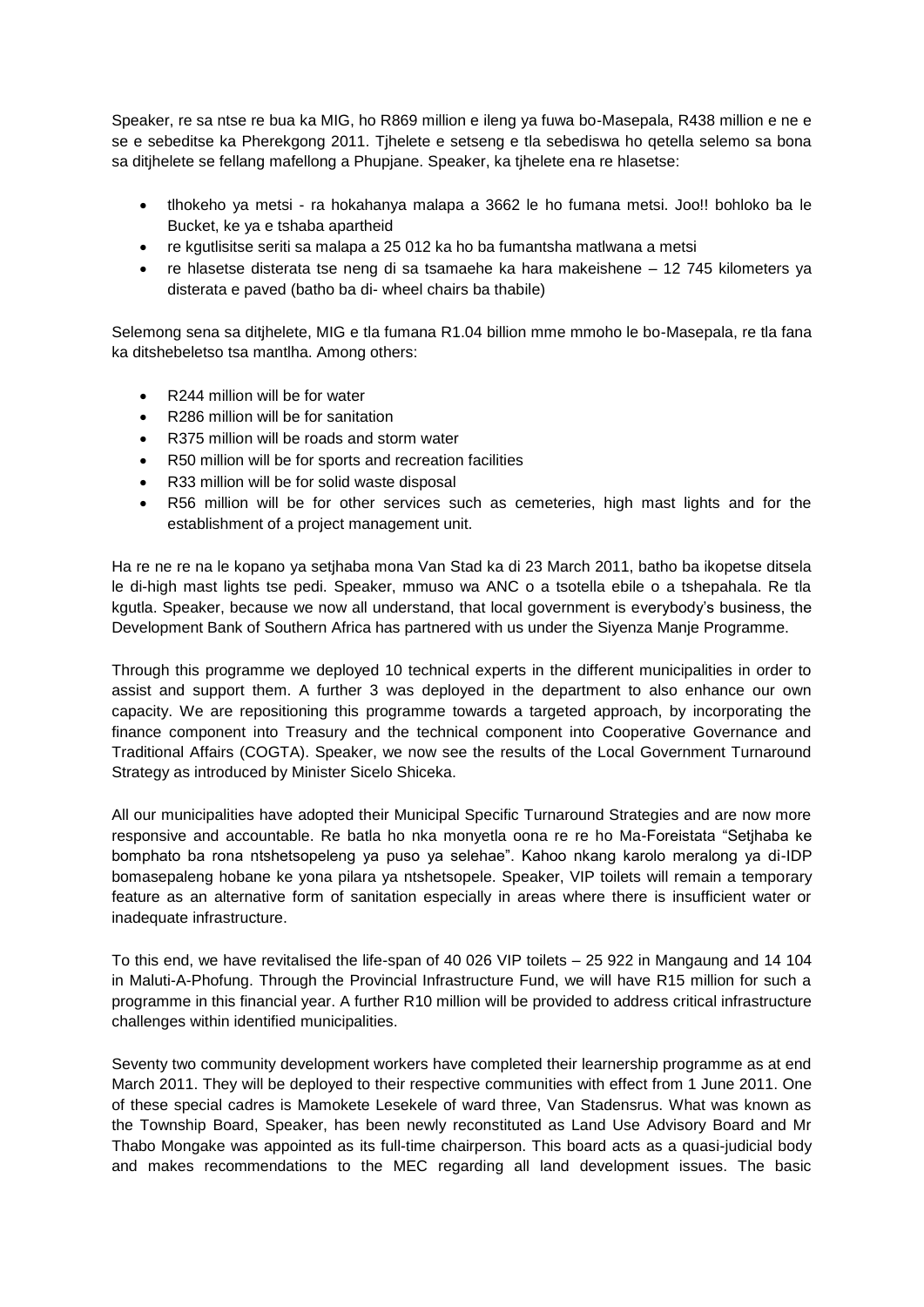consideration elements are the public interest and the interest of the area while stimulating development and ensuring that liveable communities are created.

We wish to take this opportunity to call on our communities to refrain from unlawful occupation of land as this hampers proper planning. We appeal to all municipalities to enforce their by-laws wherever this continues to happen. We call upon all our municipalities to proactively promote orderly planning by identifying suitable land for various land uses, amongst others, agriculture, industrial development and human settlements to trigger local economic development.

Speaker, currently we have multiple pieces of legislation regulating planning environment; we will be tabling before this House a Bill on Land and Development Planning that will consolidate and rationalise matters of planning.

#### **On operation clean audit**

We took a decision to commence with a pilot project in the Xhariep district to enhance financial management and increase skills to contribute to the achievement of improved audit opinions. This pilot was also extended to those municipalities that were under administration. Gradual progress is being realised in Operation Clean Audit 2014. The 2009/10 brought some improvements in the audit opinions of all our five district municipalities and two local municipalities. We call on all those municipalities that submit their annual financial statements late to the office of the Auditor-General, to improve in this financial year.

In partnership with the Provincial Treasury, we will continue to expand our efforts to build capacity of municipalities towards Clean Audit 2014.

The support will amongst others entail:

- Assisting Municipalities to establish Municipal Public Accounts Committees (MPACs) to extend and reinforce the accountability aspect
- Members of the Municipal Audit Committees will be trained and capacitated
- Municipal Internal Audit Units will be strengthened and capacitated
- Maintaining a record of Municipal Audit findings and support Municipalities in addressing them
- Reviewing Municipal Financial Management systems including consumer debt management.

## **On disaster management**

Speaker, we successfully hosted 2010 FIFA Soccer World Cup without any disastrous incidents in our province. We wish to extend our appreciation to all stakeholders that were involved in the joint operations of the province. We also congratulate our municipalities for the critical role they played during this period. The recent weather phenomenon La Nino, resulted in severe flooding in the province with the following three district municipalities, namely, Thabo Mofutsanyana, Xhariep and Fezile Dabi declared disaster areas during the declaration of national disaster by the President. We were mostly hit in the following sectors:

- Roads and bridges were damaged to the cost of R516 million
- 4988 houses were damaged to the value of R314 million excluding damaged mud houses
- 133 farmers were negatively affected and 18 269 hectares of field crops were destroyed to the value of R95.3 million
- The total infrastructure damages is estimated at R15.5 million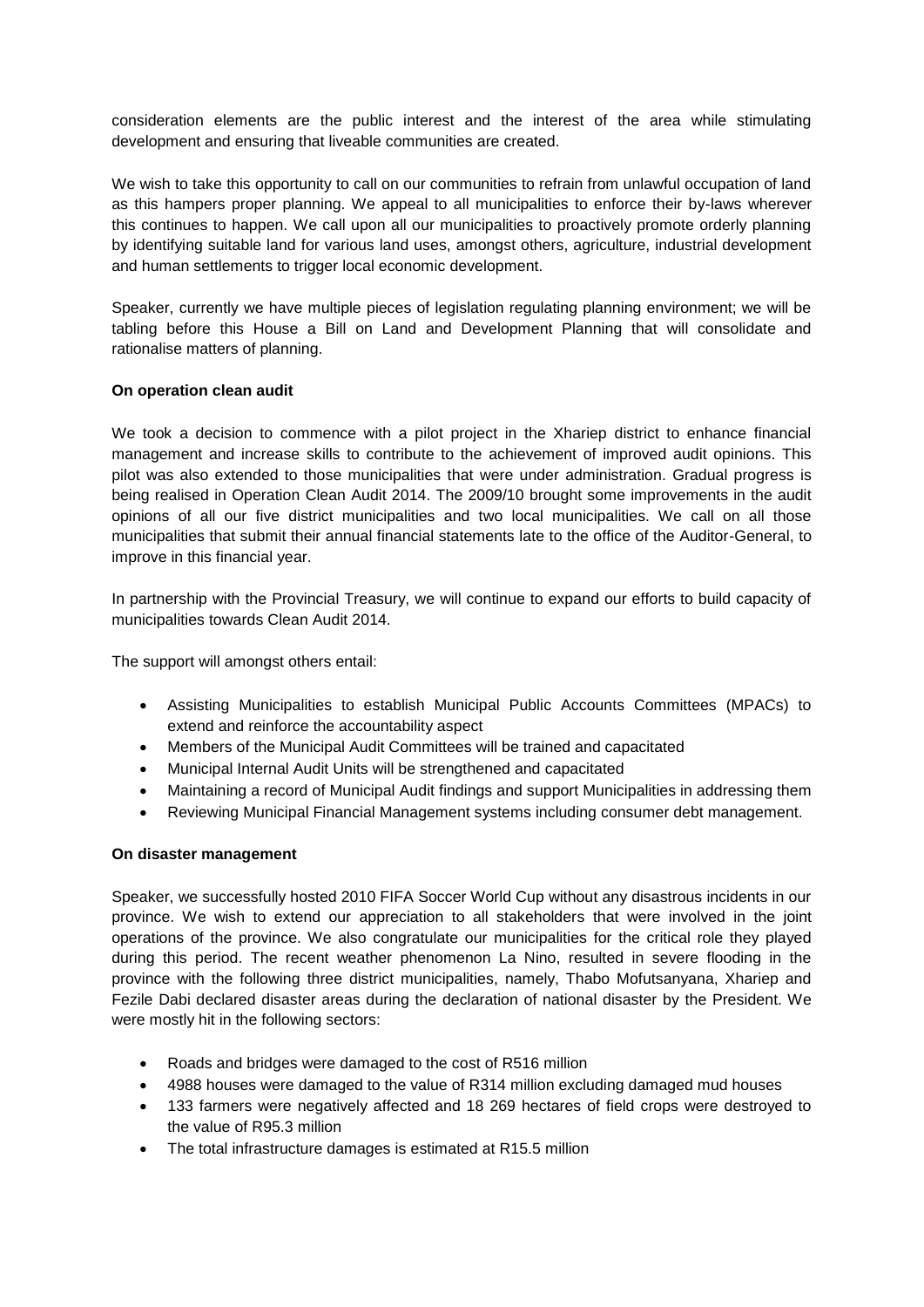- A total of 50 schools around the province were adversely affected by the floods disaster to the cost of R12.6 million
- 12 clinics were damaged to the cost of R2.3 million
- Testing station and library were damaged to the cost of R1 million.

The full report has been submitted to the national Department of COGTA and the Presidency for support on this matter. However, the preliminary indications reveal that the costs of our damage far exceed financial resources available. We have been able to manage the current flood disaster in an effective manner by evacuating affected families and placing them in safe accommodation; provided tents where necessary and all needed facilities. We call on all our municipalities to improve their capacity and readiness in managing disasters. Speaker, we may not be able to prevent natural disasters, but we can mitigate risks of disaster through our Disaster Management Plans. We will in this financial year strengthen our capacity and infrastructure in our Provincial and District Disaster Management Centres.

#### **Ho tsa setso**

Mohlomphehi Speaker, re ananela le ho hlompha setso sa rona, mme re ntse re tshwara ka katleho mekete ya rona ya selemo le selemo ya ho keteka botjhaba ba merabe e mehlano e ananetsweng ke puso. Re tla sebetsa ha mmoho le marena le dingaka tsa setso ho tshehetsa letsholo le etelletsweng pele ke lefapha la tsa Bophelo bo Botle la ho bolotswa hwa banna ka mokgwa wa dipetlele le dingakeng ho lwantsha lefu lena la kwatsi. Re tla matlafatsa tshebedisano-mmoho dipakeng tsa Ntloya-Borena le dingaka tsa setso ho eletsa mebuso yaselehae ha ba etsa melawana e amang ditaba tsa setso.

Re se re dumellane le Ntlo ya Borena ho tataisa batjha ditabeng tsa setso ka ho ba memela tshwantshisong ya dipuisano tsa makgotleng a Marena (mock kgotla sittings). Mohlomphehi Speaker, re sa le ditabeng tsena tsa botjhaba, ntumelle re bue ka taba ena ya puo tsa setso. Re bona ka maswabi ho qhelelwa ka thoko hwa puo tsa rona tsa setso puong ya ka mehla le ditlwaelong tsa bophelo. Re bona jwale senyesemane se nka karolo e kgolo bophelong ba rona ho feta dipuo tsa rona tsa setso. Re tla sebetsa mmoho le Marena ho kgothalletsa boqapi ba puo le tshirelletso ya puo. In our quest to regulate and harmonise the environment wherein the Traditional Leadership operates; we will be tabling before this House the following pieces of legislation:

- Free State Traditional Leadership Act, Amendment Bill
- Free State Provincial and Local Houses Bill.

To strengthen the work and programmes of the Provincial House of Traditional Leaders, R12.7 million has been set aside for this purpose. Re ile ra ba le kopano le Ntlo ya Borena ka di 17 March 2011, moo ba ileng ba re tekela ditabatabelo tsa bona. Ho a thabisa ho tsebisa Ntlo ena e Hlompehang ho re re sentse re arabela ditabatabelo tsa Borena. Mmoho le Lefapha la Ntshetsopele ya Mahae le Phumantsho ya Mobu, re se re phethela dipuisano le beng ba mobu ho fumana lefatshe mane ho la Phumelela moo Morabe wa Batlokoa ba Mokgalong ba tlang ho fuwa sebaka. Katleho eo e tla re fihlisa pheletsong ya ho ba le borena bo senang lefatshe mona profinsing.

This is one of the many achievements of the ANC led government to restore the rights and dignity of our traditional leadership. This is the land that was brutally dispossessed from our traditional leadership by the illegitimate apartheid regime. Morena Wetsi o tena a dula mahaheng jwalo ka phoofolo ka lebaka la ho hlothwa seriti sa hae sa borena le botho ka sehloho ke bahanyapetsi. Jwale, ka lenane lena re kgutlisa seriti seo. Mohlomphehi Speaker, re amohela ka thabo ho ananelwa hwa Morena-e-Moholo wa Bakoena, Morena Thokoana Mopeli, le Morena-e-Moholo wa Batlokoa Morena Lekunutu Mota, ke MoPresidente Jacob Zuma ka ho ba abela ditifikeiti tsa kananelo jwalo ka Marena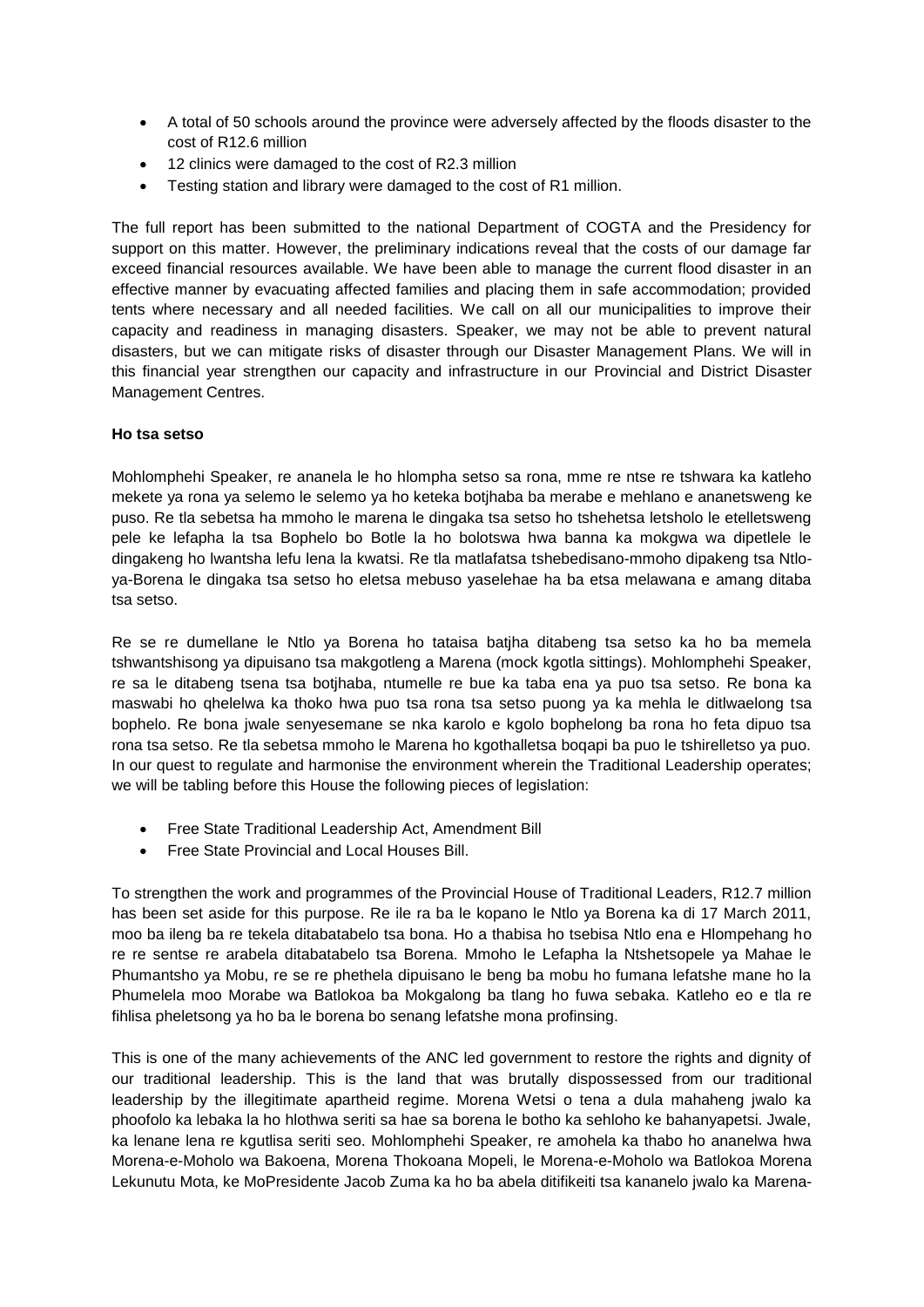a-Maholo (Kings) kgweding yane ya Pudungwane, ngwahola. Ebile le makoloi a bona a mane a se a fihlile jwale. Tse ding re tla di arabela ka mekgahlelo, jwalo jwalo.

#### **On human settlement**

Speaker, allow me to borrow a leaf from President Jacob Zuma during his May 2009 State of the Nation Address when he said "As part of social infrastructure development we will provide suitably located and affordable housing and decent human settlements ... it is not just about building houses. It is also about transforming our residential areas and building communities with closer access to work and social amenities, including sports and recreation facilities."

Speaker, in an endeavour to kick-start forward planning, in response to the President's call, we allocated 25 000 housing units for financial years 2010/11 and 2011/12, in all housing programmes, as per following districts: Motheo (7 076), Xhariep (1 649), Lejweleputswa (4 549), Thabo Mofutsanyana (4 729) and Fezile Dabi (6 997). Of the allocated 25 000 housing units:

- 21 600 is for Breaking New Ground (BNG) commonly known as RDP houses
- 1 550 is allocated for incomplete houses
- 1400 is for Land Restitution
- 450 is allocated for Emergency houses.

In partnership with the private sector, we will facilitate access to affordable housing finance, through piloting a project of housing assistance for public servants. A total of 250 housing units are planned in Bothaville, Nala Municipality. Speaker, in line with the proclamation of the metro status of Mangaung Local Municipality, we have accredited this municipality to implement housing programmes such as beneficiary management, subsidy budgeting and planning, infrastructure installation and priority programmes.

An amount of R411 million has been allocated by national Department of Human Settlements to this municipality to perform the above housing programmes. Naledi Local Municipality has been allocated 650 houses in memory of comrade Phalatsi and comrade Motloi, who were both community leaders in this area. 150 of this allocation have been set aside for Van Stadensrus and to date, 150 applications have been completed. Of the 150 units to be built, 40 sites have been allocated. We must, however, indicate that not all beneficiaries will be afforded houses at this instance, due to none availability of sites for construction. We are working together with the municipality to facilitate further development of sites to ensure construction of the remaining 110 housing units.

Speaker, re maoto re oka ditlhabela, re lebelong la ho aha matlo. Maobane ana a maobane re nehelane ka matlo a 12 ho maqheku a Van Standensrus, a 3 a tla sala a qetellwa. Sena e le karolo ya 150 eo re buang ka yona for Van Stadensrus.

Speaker, provisioning of shelter to our communities remains a key factor in the creation of sustainable human settlements. We wish to acknowledge to this house that there have been challenges in the provisioning of houses in 2010/11.

Speaker, ke Mmusong wa ANC feela moo e reng ha re ile ra kgopjwa, re emang pontsheng re ipuele nnete feela ho setjhaba sa rona. Re le lefapha re ile ra lahlehelwa ke R263 million eo re ntseng re buisana le ntlokgolo ka yona. Re na le tshepo e tiileng ya hore tharollo e tla fumaneha mme tjhelete e tla kgutla. Ho supana ka menwana ha ho na thusa ka letho ho fihlella tharollo.Re le Lefapha le bomphato ba rona kahong ya matlo, re tlameha ho jara maikarabello a diphephetso tseo re ileng ra thulana le tsona. Ha ra tsona re ka qoholla tsena tse latelang: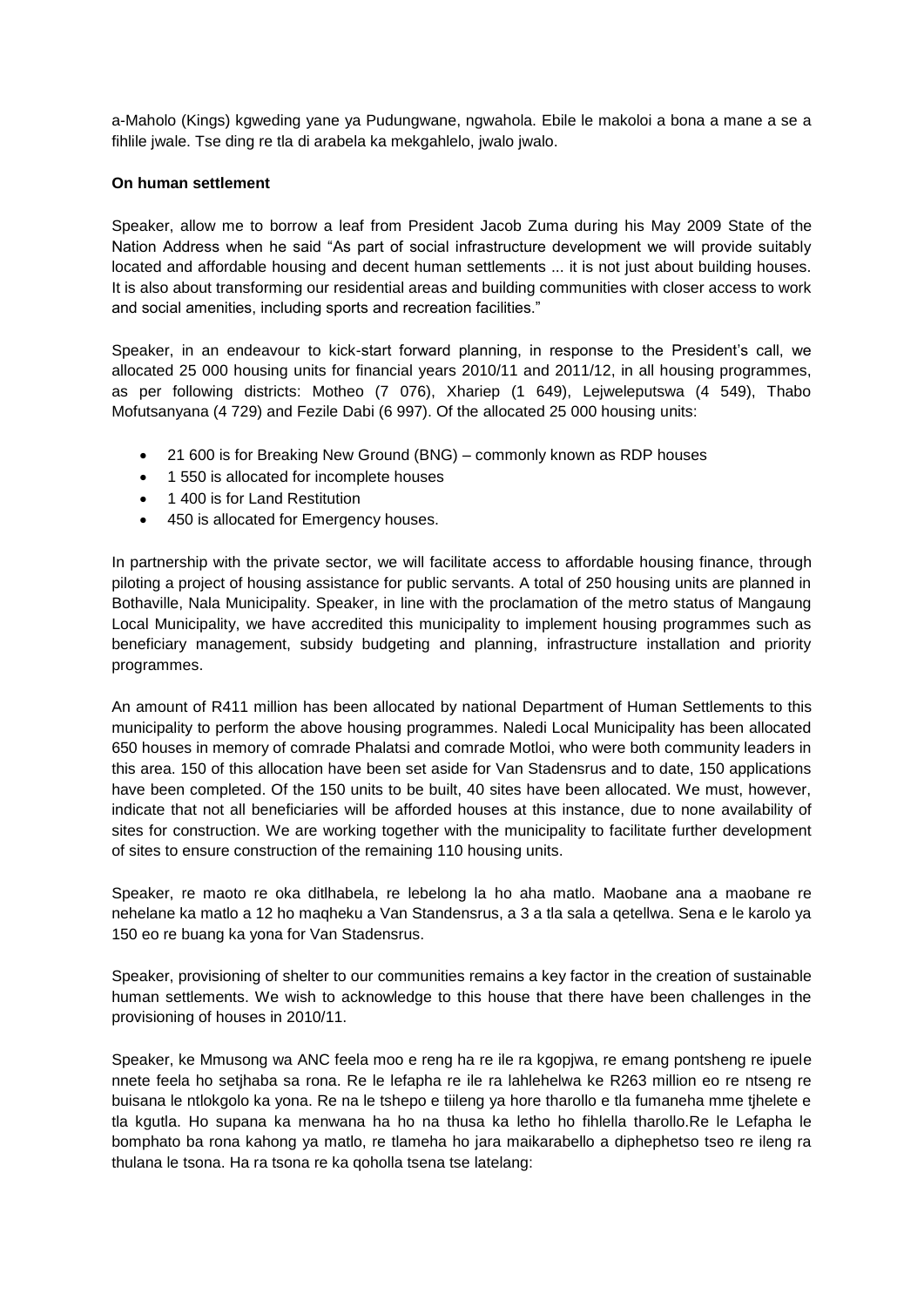- Tlhokeho ya di-serviced sites
- Unlawful occupation of land by our communities
- Lack of bulk infrastructure
- Tlhokeho ya di-credible beneficiary lists
- Di-contractor tse sa bueng nnete ka capacity ya bona
- National Home Builders Registration Council (NHBRC) e se nang capacity
- Dipula tse matlopotlopo
- Ho hloka a fully functional project management unit lefapheng
- Ho hloka a fully functional planning unit lefapheng.

In spite of these challenges we were able to build 5 216 aesthetically bigger and better houses and have put corrective measures to address such challenges. Among others we will be filling 101 critical vacancies in order to adhere to the directive of the Premier relating to the filling of all funded vacant posts.

The intention is to enhance our capacity to deliver on our mandate. We will prioritise people with specialised expertise such as Town Planning, Project Management, Engineering and Urban Design. In close collaboration with National Urban Reconstruction and Housing Agency (NURCHA), we will be rolling out hands-on Technical and Project Management support to the contractors to empower them as well as to ensure that we accelerate housing products on the ground on time. In this process we will also explore implementation of our Ranking and Grading strategy of performance of contractors. Working closely with the Construction Education and Training Authority (CETA), 70 contractors will be identified and assisted with construction administration programmes, skills development and other construction related courses.

In partnership with the Department of Trade and Industry (DTI), 12 contractors will be identified from the current running projects for empowerment opportunities. Each contractor identified will receive funding to the amount of R1 million to be used as follows:

- R800 000 for purchasing of tools and machinery
- R200 000 for capacity development in business administration and management.

Speaker, let me point out that in identifying the contractors, the intention is to ensure that there is gradual progression ... to maximise the potential and quality delivery of our end products. Emerging contractors, with particular emphasis on Youth and Women contractors will benefit in this regard. We will also develop thirteen multi-purpose halls in the under mentioned areas to celebrate our heroes and heroines of the struggle in:

- Mangaung (Bloemfontein), we remember leaders such as Mandela's 12 Disciples and Me Ma-Mohlakoana who was the woman to be elected to the National Executive Committee of the ANC. She was also the founder member of the ANC Women's League. She took part in the Defiance Campaign of 1952, was a delegate during the formation of the Freedom Charter in 1955 and a 1956 Treason trialist
- Moqhaka (Kroonstad) Reverend Z Mahabane who was once the first 2 succession President before the unbanning of the ANC
- Maluti-A-Phofung (Qwaqwa) Thabo Mofutsanyana, the General Secretary of the Communist Party of South Africa in the 1930's and a member of the NEC of the ANC in the 1940's
- Phumelela (Warden) Anton Lembede who championed the ANC Youth League Programme of Action of 1949. He also taught and stayed in Frankfort
- Mohokare (Rouxville) Albert Nzula founder member of ANC Youth League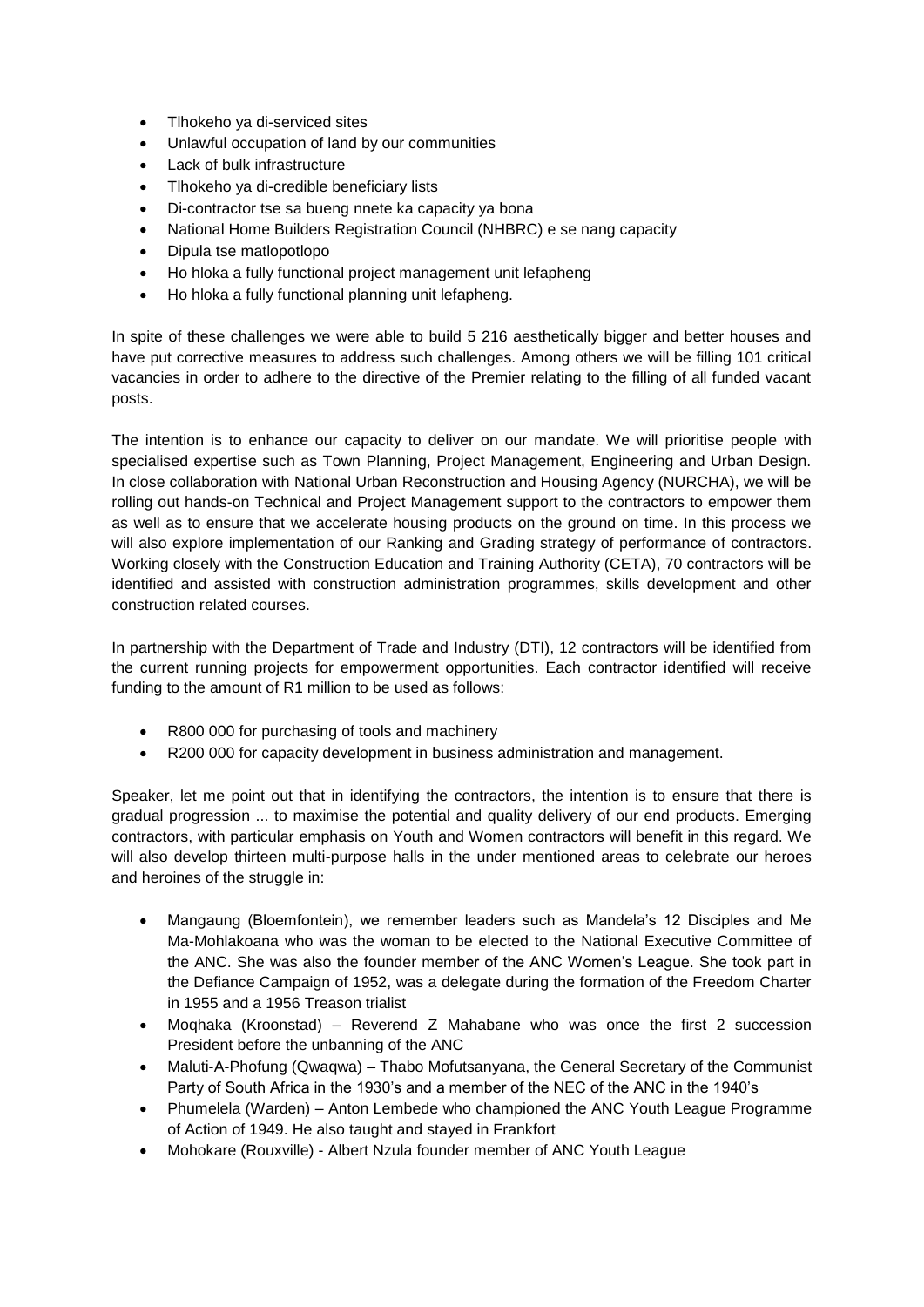- Matjhabeng (Welkom) Ndoyisile Xhamfu, a cadre of Umkhonto We Sizwe (MK) assassinated by the racist apartheid regime in 1985
- Nala (Bothaville and Wesselsbron) Mpho Robert Letele, fighter for the people<sup>r</sup>s rights in Marantha, Wesselsbron. He passed on in 2002
- Ngwathe (Parys) Fezile Dabi young intellectual and founder of COSAS. Politician of dialectical material to conscientise young people

Speaker, on our journey to the centenary of ANC existence, we commemorate the historic march of women to the Union building in 1956. To this end, we commit to 13 construct 1 956 housing units through the women's build programme. This programme will be implemented by women contractors in addition to our annual programme of building houses for identified beneficiaries during the 16 Days of Activism of No Violence against Women and Children. The Women's Build programme will be rolled out in selected towns throughout the province, amongst others: Winburg, Brandfort, Ladybrand and Rouxville.

Speaker, in this financial year we seek to provide housing to educators that commute between their places of residence and places of work on farms. We have allocated 50 housing units for this programme in various farming localities.

In the last financial year we committed to the development of housing units in the rural and farm areas, 27 housing units were built with 23 structures still at various levels of completion at Diyatalawa.

During 2011/12 financial year, we will construct 50 housing units in Wilhemina farm and undertake planning and surveying of Slabberts Farm. The apartheid history was characterised by land dispossessions leading to landlessness and homelessness. This resulted in indigenous households stripped of their dignity. It is only now in the ANC government that this dignity is restored through Restitution of Land Rights, Land Reform and Redistribution as well as handing over of title deeds.

Last year, 257 houses were built for Land Claims Restitution Beneficiaries. We will continue to construct 392 housing units in Odendaalsrus, 59 Dealesville, 226 in Schoonplatz and 59 Ladybrand in 2011/12. Speaker, during this financial year we will build rental housing units in the following areas:

- 150 Brandwag in Bloemfontein (Social Housing)
- 392 Zamdela, Sasolburg in Metsimaholo (Community Residential Units)

We are currently conducting feasibility studies to determine the potential and demand for tenure options on the Social Housing, Community Residential Units (CRU) Programme and the Affordable Rental Housing in Dihlabeng and Kopanong Municipalities.

Our program to register and transfer 215 houses owned by the department as housing assets to the current occupants is on track. At present, we have already transferred 98 of these units in various localities and 74 sites to the Metsimaholo Municipality in terms of the dictate of the Housing Act. The transfer of the remaining 117 houses will be finalised during this financial year.

Speaker, there is an adage that says "Water is life, sanitation is dignity". In pursuance of this ideal, 17 528 sites were planned and surveyed in the last financial year, this year we are installing infrastructure on 6950 of these sites.

An amount of R146.2 million has been set aside for installing various modes of infrastructure (e.g. water reticulation, sanitation and solid waste removal) in the following areas: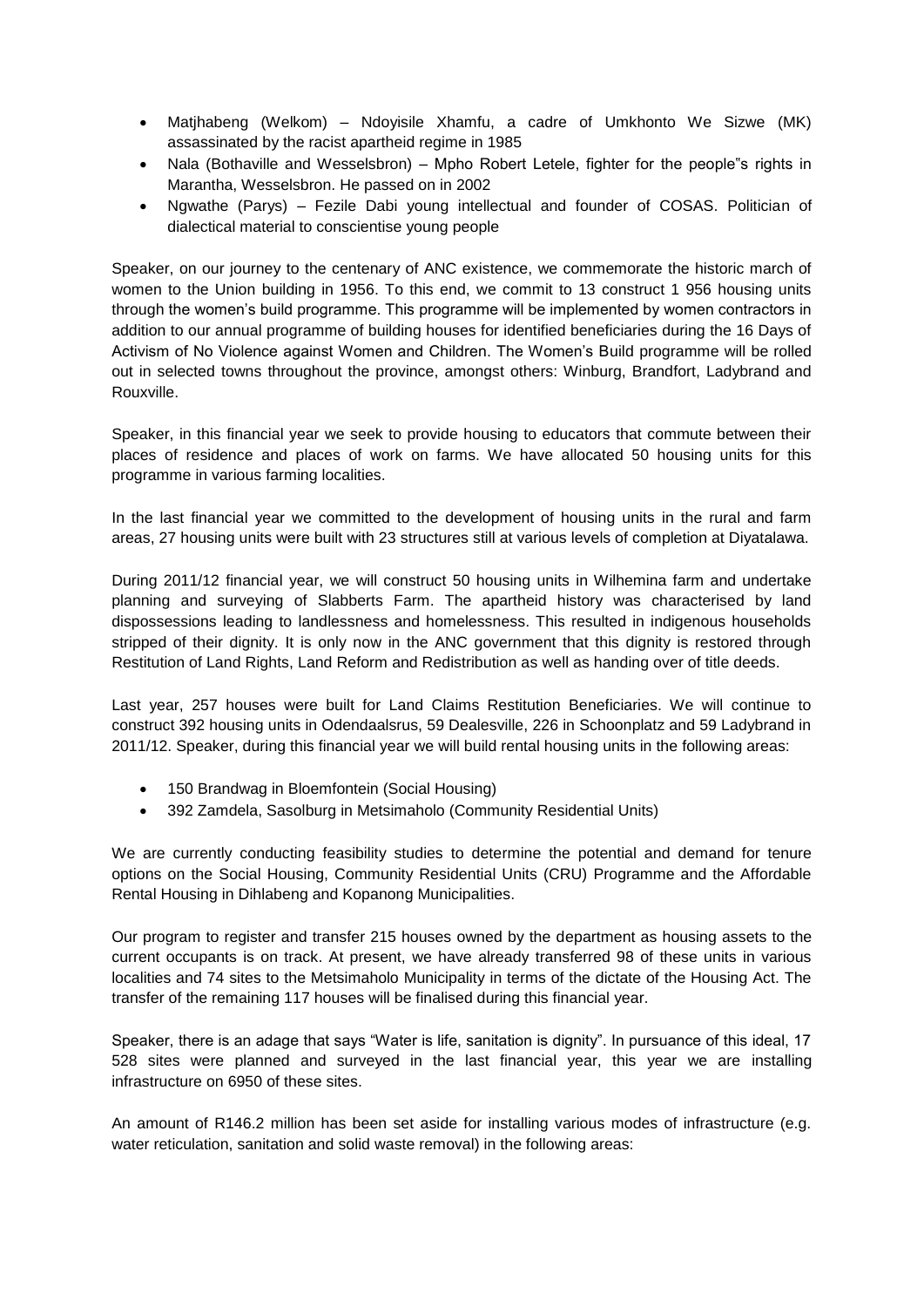Mantsopa: (1 000 sites) Naledi (1 000 sites) Kopanong (914 sites) Setsoto (1 000 sites) Phumelela (1 000 sites) Ngwathe (780 sites) Dihlabeng (1 256 sites). In 2010/11, sixteen (16) land parcels were purchased in the following municipalities: Metsimaholo, Ngwathe, Moqhaka, Mohokare and Setsoto. We will acquire 6 land parcels that are well located and suitable for human settlements development to the amount of R20 million in the following municipalities:

- Nketoana (Reitz and Lindley)
- Maluti a Phofung (Harrismith)
- Ngwathe (Koppies)
- Phumelela (Vrede)
- Mafube (Frankfort)
- Moqhaka (Kroonstad).

In our attempt to accelerate beneficiary management, we will in collaboration with municipalities introduce a functional Housing Needs Register and a credible Housing Demand Database System in order to ensure a transparent beneficiary list management by municipalities. Vulnerable social groups such as the elderly, child-headed families and persons with disabilities will receive preferred consideration.

To this end, we are purchasing two trucks embedded with the mobile Housing Subsidy System (HSS) and the Housing Needs Registry (HNR). In this manner we will be able to reach far flung areas and be able to provide real time information in regard to beneficiary information. Queries can also be handled on sight. This year, R13 million is allocated for the transfer of deeds to 14 000 beneficiaries who qualify in terms of Enhanced Extended Discount Benefit Scheme and BNG households. Furthermore, we will also facilitate the opening of 20 Township Registers in the Province.

In seeking to address the apartheid spatial distortions, we intend to rollout Mixed Housing Development in the strategically located land which was used as a buffer zone to divide the erstwhile Black communities from the erstwhile White communities. The objective is to integrate the various property classes together into functional human settlements.

We aim to mix private and public properties ensuring that private properties have a higher percentage than the publicly supplied. Speaker, in line with exploring clean energy alternatives, we are rolling out a pilot project of 300 houses using material that saves energy, solar geysers and lighting and a unique sewer purification plant in partnership with the private sector.

This plant will also be producing paletted fertilisers for agriculture. A community bakery will be built, a light factory producing solar light unit as well as school will be provided through donor funding. The youth in the community will be trained in various skills such as plumbing and masonry as well as sound waste management and recycling. When building houses together with our contractors, we will compliment the Department of Agriculture and Rural Development in greening and beautifying our gardens with vegetables as part of environmental care.

## **MEC Zwane, re mmoho! on skills development**

In fulfilling the mandate of Skills Development Programme in the province, the ANC led government has the pleasure to announce that here in Naledi young people were awarded bursaries in various fields of study. We acknowledge the presence of some of these bursary holders in our midst who are residents of this town. After finishing their studies, we encourage them to come and plough back in the Free State and particularly in Naledi. In this financial year, here in Van Stadensrus there will be 25 learnerships trained in Mixed Farming who will be receiving a stipend of R1 200 per month.